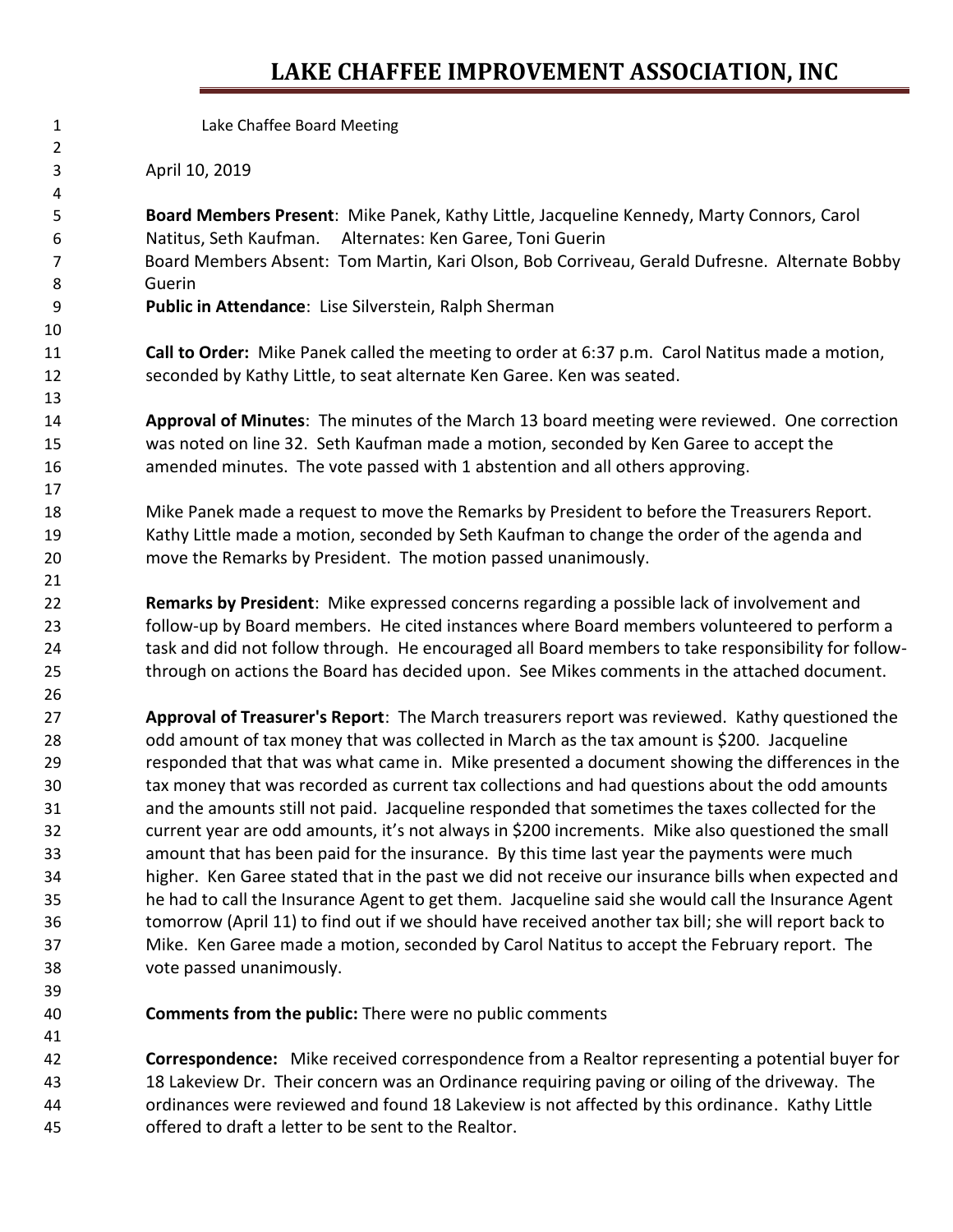## **LAKE CHAFFEE IMPROVEMENT ASSOCIATION, INC**

- Mike received a call from Kay Warren regarding the neighbor's truck continuing to leave oil on road
- at the end of Amidon Drive. Marty Connors agreed to draft a letter to be sent to the residents on Amidon.
- Mike received correspondence from a member on Armitage Court regarding a catch basin that is backing up. The issue will be addressed.
- Jacqueline received an email from a member who owns 1 lot and would like to know what they can do with it.

### **Chairperson's Reports:**

 **Boat Launch and Boat Dock**: Gerry was not present. Kathy reported that she put up the caution tape to block the entrance to the boat dock but there is still has a pile of old wood there that needs to be removed. Kathy volunteered to have someone remove it; Mike suggested she contact Gerry 58 to inquire if he wants his metal framing back. Kathy agreed to contact Gerry and follow through on getting the pile removed.

- **Constable**: Constable was absent, no report was delivered.
- **Beaches**: There is no change since last month.
- **Dam:** Kari was not present. Mike reported that he called Karl Acimovic to inquire about the status of our Emergency Preparedness document filing. Karl advised that a lot of the work is done and he would have it finished in two weeks. Marty reported that he and Jeff Cosman removed the syphon pipe from the dam.
- **Environmental Chairperson**: Ralph Sherman asked the board for permission to perform the 3 annual water tests beginning in June. Kathy made a motion, seconded by Carol to allow Ralph to do the water testing as usual.
- A discussion followed regarding the issue of controlling the population of Canada Geese, since the breeding season is approaching. Toni Guerin had completed research regarding regulations and methods for addling eggs. She emphasized that the most important point to communicate to everyone owning property on or near the lake is that they should not feed the geese. Toni requested volunteers to help search for nests on the two islands as we have a permit from the State to addle the eggs in the nests but it will require more than 2 people to perform this job. The geese will fight anyone who gets near the nest. Marty Connors agreed to help get the task done. Toni agreed to advise the Board regarding further management of the goose population.
- **Hall:** The hall was been rented on 3/30/2019. The holding tank was emptied the week before and the rental had no issues. Kathy asked if some funds could be appropriated to fix the bathrooms. They are old and need painting and the fixtures should be replaced. Additionally, the water pipes may need replacing. Mike will contact someone to get an estimate as to the cost to do the work. **Fund Raising:** Lise Silverstein reported on the progress of the 2 upcoming fundraising opportunities 82 for LCIA. The first is the  $2^{nd}$  annual Cinco de Mayo party to be held on Saturday May 4. The flyers will be distributed this week; some signs have been put up around the lake. We are hoping for another good turnout.
- The second event is the Craft/Bake/Plant sale to be held on Saturday June 29, 2019. Lise has had great luck soliciting local crafters and has collected \$310 in table reservations from vendors. The goal was \$200 in vendor fees so she has already surpassed this goal and is hopeful to get more vendors. Lise will be looking to the board members for donations of baked goods and volunteers to help on the day of the event. Jean Panek will be asked to secure a Porta-a-Potty for use at the hall that day. Board members were encouraged to talk up the Craft Fair with residents, since a large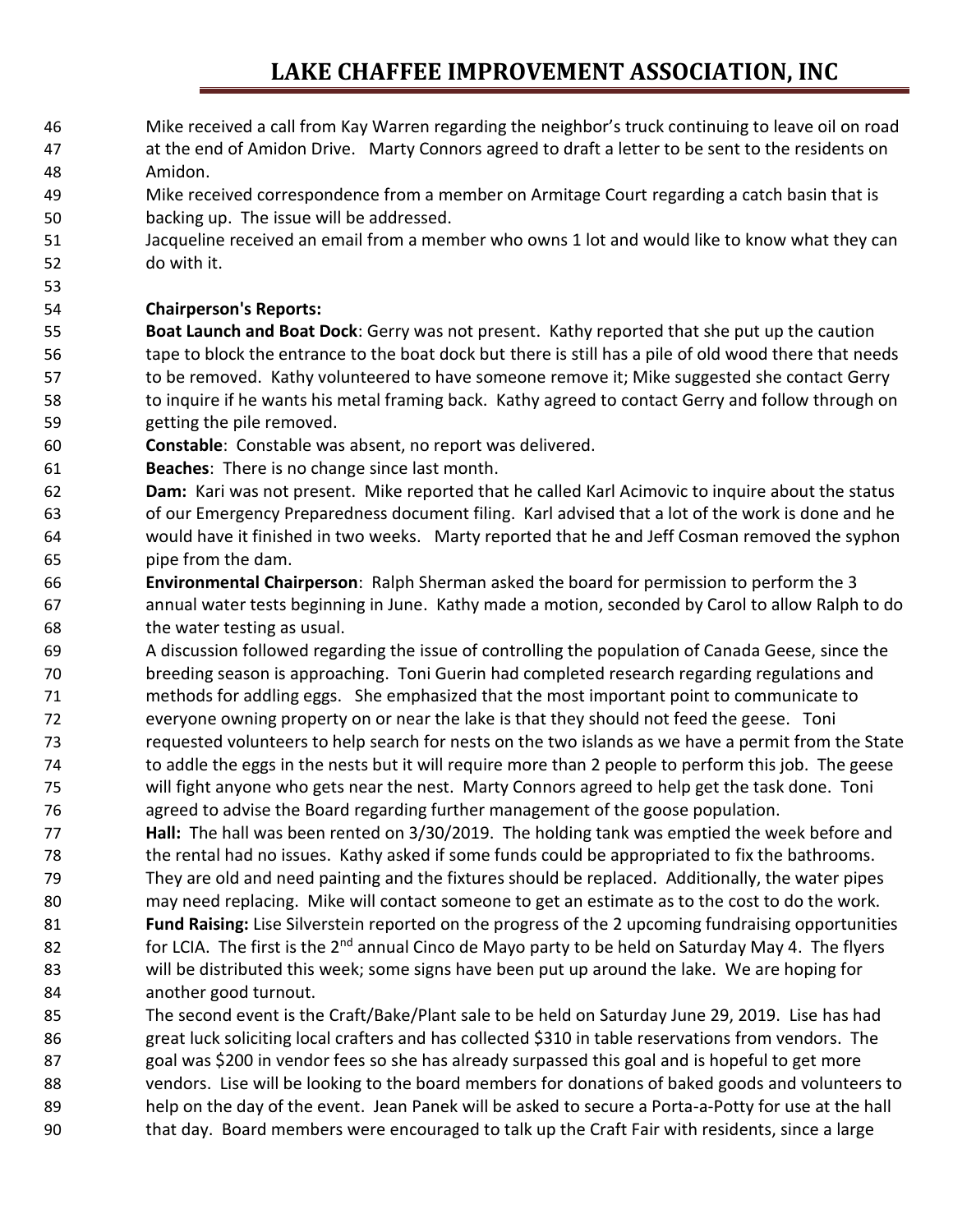## **LAKE CHAFFEE IMPROVEMENT ASSOCIATION, INC**

- turn-out would provide a profitable event for the vendors, and increase the possibility of support for future events.
- **Road Chairperson:** Mike reported that LCIA has received three proposals for repairs and paving for several sections of LCIA roads. The estimates we received were all much higher than we
- anticipated. There was discussion among board members, and it was agreed that expenses of that magnitude were not sustainable given the current state of Association finances. Mike said he would explore ways to make repairs more selectively, and in smaller sections of road in an effort to address this issue.
- **Tax Collection:** Mike reiterated to the Board members that LCIA does not exist if we don't collect 100 the tax money that is due. We did not follow up last year and this year we have still not followed up on the past due taxes. Tom and Mike are still waiting for a detailed list of what has been paid and what is still owed, including any interest and fees. This is currently one of our highest priorities and this issue needs to be addressed.
- **Website:** Jacqueline has completed he work on the new website and it is up and running. Kudos to Jacqueline for great improvements to the Website.
- **Old Business:** The drain on Amidon Drive was cleaned out and this has made an improvement in 108 the drainage issue. The puddle came back with the next rain storm but dissipated in less than 8 hours. We will continue to monitor the drain.

- Mike reported he is still waiting for a letter that Kari agreed to draft to attempt to recoup the cost of 111 the tree removal.
- The telephone pole that was installed on Mothers Beach without LCIA permission is still up but no wires have been attached. Kari Olson as not present to report if she followed up with Frontier Communications.
- **New Business:** The issue of use of golf carts on Association Roads was raised again. Marty Connors agreed to research and report on the status of golf carts vis-a-vis Connecticut State statutes. Kathy Little will research the process to amend our current Ordinances.
- **Adjournment:** Carol Natitus made a motion to adjourn, seconded by Marty Connors. The meeting adjourned at 8:36 pm.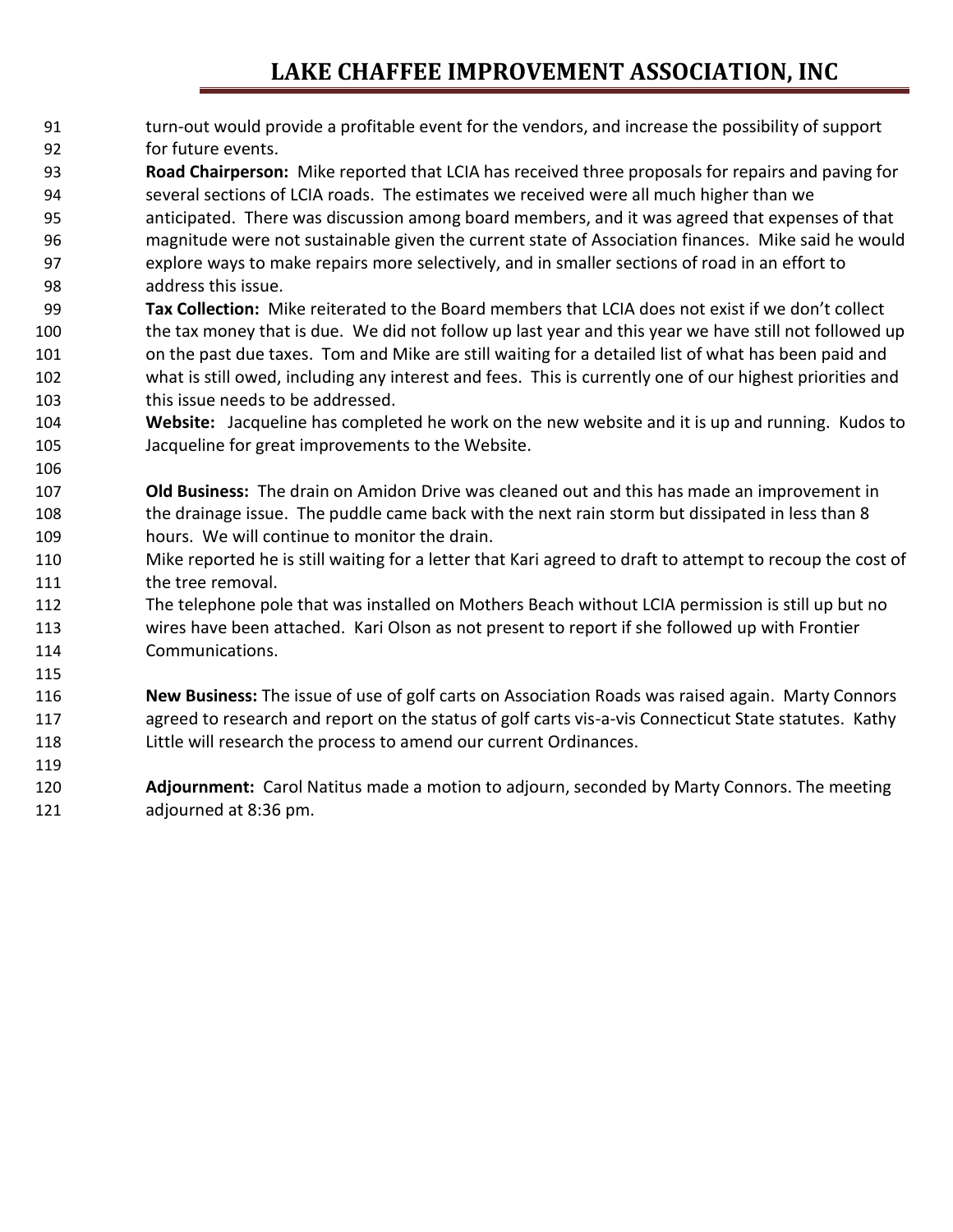Awhile back I gave my ....There is no "I" in team" speech...stating that there was an "E" for effort, and an "A" for accountability...........I understand that everyone has busy lives, and busy schedules, but we all volunteered to be on this Board to ensure Lake Chaffee will survive and remain the private lake community it currently is.

Over the past two years there has been many changes and good things that came from those changes, but I am increasingly concerned that things are not being carried out, acted on, or forgotten altogether, some of which will be discussed during tonight's meeting. We need involvement, not just the Board members but residents as well. No need to finger point because we are all at fault.

Case in point, when was somebody on this Board going to question me about the postcards that were to be sent in December to poll the residents? No need for anyone to answer, it never happened, why? because I wanted to wait for the new website to activate so I could add it to the cards. That said we all must keep records, take notes, be involved, ask questions, present ideas.....because if we don't we will lose our lake and privacy, and our investment, and our homes here will be diminished.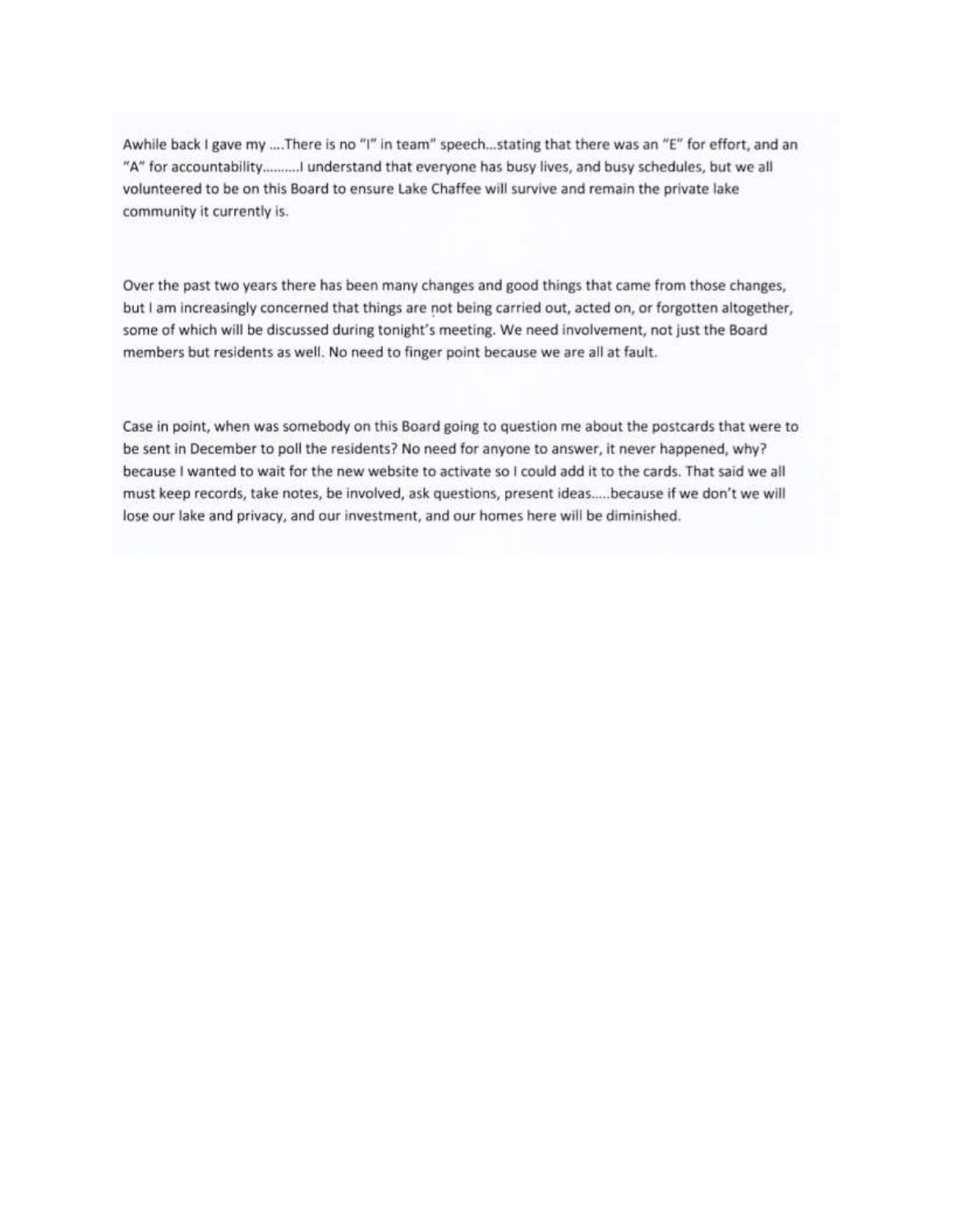#### Run Date: 04/10/2019 19:31

# **L.C.I.A Treasurer's Report March 2019**

|                                                             | <b>Budget</b> |                   |                                 | <b>Prior Years</b> |             |
|-------------------------------------------------------------|---------------|-------------------|---------------------------------|--------------------|-------------|
|                                                             | 2018-2019     | <b>March 2019</b> | <b>Year to Date</b>             | 2017-2018          | 2016-2017   |
| <b>INCOME</b>                                               |               |                   |                                 |                    |             |
| Taxes                                                       | \$48,800.00   | \$45.44           | \$36,443.39                     | \$22,943.95        | \$23,982.37 |
| Past Tax + Interest + Fees                                  | \$3,500.00    | \$204.56          | \$3,062.09                      | \$6,567.27         | \$6,445.41  |
| Donations                                                   | \$0.00        | \$0.00            | \$2,527.50                      | \$5,513.00         | \$5,954.52  |
| Rent                                                        | \$350.00      | \$0.00            | \$0.00                          | \$350.00           | \$175.00    |
| <b>Fund Raise</b>                                           | \$1,000.00    | \$0.00            | \$814.00                        | \$1,653.00         | \$160.00    |
| Website + Newsletter                                        | \$0.00        | \$0.00            | \$0.00                          | \$0.00             | \$0.00      |
| Int. + Other LCIA Accnts                                    | \$0.00        | \$2.78            | \$19.60                         | \$15.09            | \$12.23     |
| Other                                                       | \$0.00        | \$100.00          | \$125.00                        | \$7,843.92         | \$100.00    |
| From Other LCIA Accounts                                    | \$0.00        | \$0.00            | \$0.00                          | \$3,205.00         | \$0.00      |
| <b>Totals</b>                                               | \$53,650.00   | \$352.78          | \$42,991.58                     | \$48,091.23        | \$36,829.53 |
| <b>EXPENSE</b>                                              |               |                   |                                 |                    |             |
| Hall Bldg Maint. + Septic                                   | \$750.00      | \$361.59          | \$361.59                        | \$725.00           | \$0.00      |
| Hall Utilities (Elec + Heat)                                | \$2,250.00    | \$238.86          | \$1,183.69                      | \$2,105.19         | \$1,082.81  |
| Office Expense                                              | \$350.00      | \$0.00            | \$0.00                          | \$65.91            | \$197.74    |
| Mail + Postage                                              | \$500.00      | \$0.00            | \$150.00                        | \$1,048.66         | \$351.44    |
| Road Repair+Pave+Brush                                      | \$12,250.00   | \$0.00            | \$5,973.21                      | \$1,752.65         | \$2,105.15  |
| Road Snow Plow + Sand                                       | \$19,000.00   | \$5,500.00        | \$9,750.00                      | \$19,425.00        | \$12,837.50 |
| Insurance                                                   | \$9,400.00    | \$1,769.00        | \$1,956.00                      | \$9,393.20         | \$9,392.20  |
| Legal Costs + Fees                                          | \$1,000.00    | \$0.00            | \$0.00                          | \$154.91           | \$0.00      |
| Beach Maint. + Recrea'n                                     | \$750.00      | \$0.00            | \$1,670.32                      | \$688.01           | \$4,582.95  |
| Landscaping                                                 | \$1,000.00    | \$0.00            | \$2,100.00                      | \$700.00           | \$0.00      |
| Lake Maint. + Water                                         | \$400.00      | \$0.00            | \$4,210.00                      | \$6,810.00         | \$490.00    |
| To Other LCIA Accnts                                        | \$0.00        | \$0.00            | \$0.00                          | \$7,843.92         | \$500.00    |
| Road Improvement                                            | \$5,000.00    | \$0.00            | \$5,000.00                      | \$0.00             | \$0.00      |
| Website + Newsletter                                        | \$250.00      | \$0.00            | \$0.00                          | \$115.01           | \$0.00      |
| Other Contingency                                           | \$250.00      | \$0.00            | \$0.00                          | \$0.00             | \$35.00     |
| Miscellaneous Expense                                       | \$0.00        | \$0.00            | \$0.00                          | \$225.00           | \$0.00      |
| Lake Dam                                                    | \$500.00      | \$0.00            | \$500.00                        | \$0.00             | \$0.00      |
| <b>Totals</b>                                               | \$53,650.00   | \$7,869.45        | \$32,854.81                     | \$51,052.46        | \$31,574.79 |
| <b>General Fund Balance</b>                                 |               |                   | <b>Other Accounts</b>           |                    |             |
| \$16,385.89<br>August 1 <sup>st</sup> 2018 Starting Balance |               |                   | <b>Special Checking Account</b> | <b>Special Use</b> | \$9,617.89  |
| <b>Total Year Income</b>                                    |               | \$42,991.58       | <b>LCIA Savings Account</b>     | Misc.              | \$14,884.78 |

**(\$32,854.81)**

**Lake Savings Account**

**Balance (thru 3/31/2019) \$26,522.66**

**Total Year Expense**

**Total \$31,313.26**

**\$6,810.59**

**Lake & Dam**